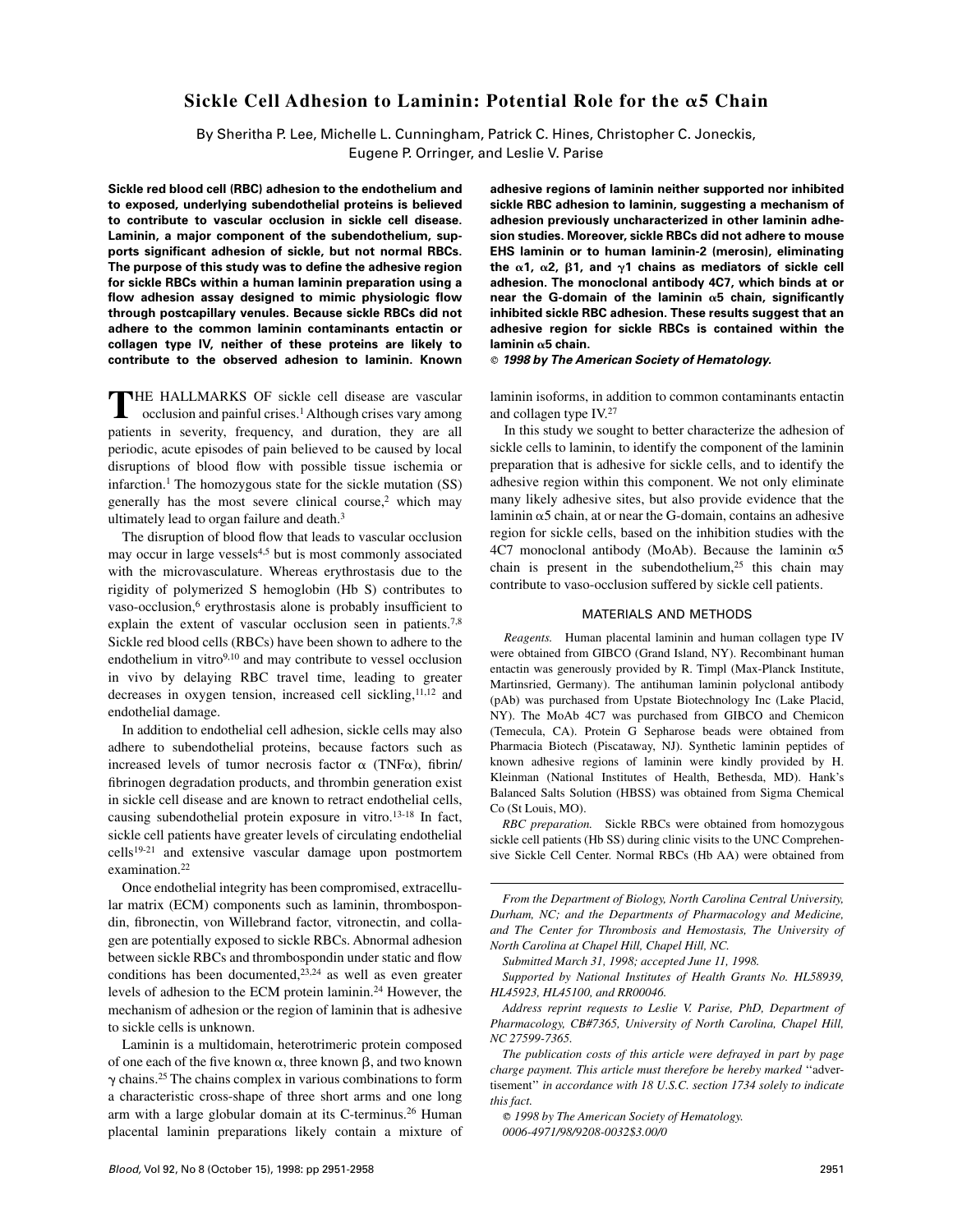healthy volunteers. All blood samples were drawn by venipuncture into 0.13 mol/L sodium citrate and processed immediately upon venipuncture by centrifuging at 150*g* for 15 minutes to isolate blood cells from plasma and platelets. RBCs were then washed three times in CGS (1.29 mmol/L sodium citrate, 3.33 mmol/L glucose, 124 mmol/L NaCl, pH 7.2), then resuspended in phosphate-buffered saline (PBS; 137 mmol/L NaCl, 10.2 mmol/L NaH<sub>2</sub>PO<sub>4</sub>, 1.76 mmol/L KH<sub>2</sub>PO<sub>4</sub>, 2.68 mmol/L KCl), and packed by centrifugation at 800*g* for 10 minutes. A 1% hematocrit was then prepared by diluting 30  $\mu$ L of packed RBCs per 1.5 mL of perfusion media (HBSS supplemented with 0.3% bovine serum albumin [BSA] and 20 mmol/L HEPES, pH 7.4).

For experiments shown in Table 1, RBC density fractions were prepared from unpacked RBCs using a modified arabinogalactan density gradient, using a high potassium isotonic buffer as previously modified<sup>23</sup> from Sorette et al,<sup>28</sup> an approach designed to minimize reticulocyte dehydration. RBCs from the top 20% and bottom 5% of the gradient were used. We found by methylene blue staining of RNA that reticulocytes made up 20% to 90% of the top fraction and less than 5% of the bottom fraction. Nucleated RBCs were not observed in Wrights stain of the isolated fractions. By trypan-blue exclusion, approximately 90% of the isolated RBCs were intact. Experiments were performed immediately after RBC isolation.

*Antibody purification.* Protein G Sepharose beads were washed and resuspended in an equal volume of PBS to create a 50% slurry. This slurry (50 mL) was then added to the 4C7-ascites solution and inverted slowly at 4°C for 18 hours. After collecting the cleared ascites fluid, the beads were washed twice in PBS and then treated with 0.1 mol/L glycine HCl, pH 2.7, to elute the 4C7 MoAb. Tris, pH 9.0, was added to neutralize the purified antibody, which was stored at 4°C until use.

*Flow adhesion assay.* The flow adhesion system used for this study was designed by J. Moake and L. McIntire (Rice University, Houston, TX) to mimic blood flow through postcapillary venules, as described.<sup>23</sup> The protein of interest  $(0.75 \mu g)$  was immobilized onto each of the two identical wells in the silicon gasket by incubating at 4°C overnight, thus allowing two separate conditions to be performed during each experiment.

A 1% hematocrit solution (1.5 mL) was made to flow over wells at a rate of 1.0 mL/min and constant shear stress of 1 dyne/cm2. This shear stress has been measured in postcapillary venules,<sup>29</sup> in which some investigators think vaso-occlusion occurs<sup>29,30</sup> and in which the greatest in vitro sickle cell adhesion has been measured.31-33 After a 6-minute wash period, the number of adhered cells from 4 representative areas of the well were counted from a 0.25-mm2 field, normalized, averaged, and presented as cells per square millimeter  $\pm$  SD. Any white blood cells that may have adhered were not counted.

*Inhibition assays.* Potential inhibitors of adhesive regions of laminin or the appropriate control were added to the wells containing the immobilized protein and incubated at 37°C for 2 hours. Wells were then washed with PBS before continuing the flow adhesion assay. Potential inhibitors of laminin receptors on RBCs were tested by adding the inhibitor to the 1% hematocrit solution and incubating at 37°C for at least 30 minutes before the flow adhesion assay.

**Table 1. Adhesion of Most Dense and Least Dense Sickle RBC Fractions to Immobilized Laminin**

| Fraction    | Adherent Cells/mm <sup>2</sup> $\pm$ SD |
|-------------|-----------------------------------------|
| Least dense | $335.8 + 75.0$                          |
| Most dense  | $2.662.5 \pm 366.6$                     |

SS RBC fractions were separated by density on arabinogalactan gradients. Equal numbers of cells in each fraction were used in the flow adhesion assay. Denser, reticulocyte-depleted RBCs were approximately nine times more adhesive to hLAM than the least dense, reticulocyte-enriched fraction. Data from 4 patients are shown.

## RESULTS

Using a microvessel flow adhesion system, we measured sickle RBC adhesion to the ECM protein laminin isolated from human placenta (hLAM). Laminin supported approximately 3,000 adherent sickle cells/mm2, but did not support the adhesion of normal RBCs (Fig 1A). These results suggest that laminin contains an adhesive site for RBCs that may be unique to the sickle cell disease state.

Human placental laminin preparations, regardless of source, are commonly contaminated with the proteins entactin and/or collagen type IV.27 To rule these proteins out as the mediators of sickle cell adhesion to human laminin, recombinant human entactin and collagen type IV were immobilized and tested for their ability to support sickle RBC adhesion. Neither protein supported the adhesion of the sickle cells beyond the background levels observed to the BSA control (Fig 1B). Therefore, it is unlikely that either of these contaminants is responsible for the observed adhesion of sickle RBCs. Furthermore, an antilaminin polyclonal antibody (hLAM pAb) was incubated on laminincoated wells before the flow adhesion experiment. The hLAM pAb inhibited sickle RBC adhesion to laminin by 96% (Fig 1C), providing further evidence that laminin, not a contaminant of the preparation, is adhesive for sickle cells.

To further characterize the adhesion of SS RBCs to laminin, sulfated carbohydrates were tested as potential inhibitors. High molecular weight dextran sulfate (1 mg/mL) or fucoidan (1 mg/mL) was incubated in 1% SS RBC hematocrit for 1 hour at 37°C before the flow adhesion assay. High molecular weight dextran sulfate (HMW DS) and fucoidan inhibited the adhesion of SS RBCs to laminin by 87% and 80%, respectively (data not shown), suggesting that these sulfated carbohydrates may be useful in studies to isolate the SS RBC receptor and characterize its interaction with laminin.

To identify the most adhesive fraction of SS RBCs, the least dense (reticulocyte-enriched) or most dense (reticulocytedepleted) fractions of SS RBCs were allowed to interact with immobilized laminin under flow conditions. The most dense SS RBC fraction was significantly more adherent to laminin than the least dense fraction (Table 1). However, because these fractions are not completely reticulocyte-depleted or enriched (see Materials and Methods), we cannot firmly conclude which age of SS RBCs is most adhesive. Interestingly, these results differ from our previous observations of SS RBC adhesion to thrombospondin, which supported higher levels of adhesion of least dense, reticulocyte-enriched RBCs.23 These results suggest that the laminin receptor on SS RBCs is more available in the denser fraction. Furthermore, only 10% of the SS RBCs adhering to laminin had visibly sickled morphologies (data not shown), suggesting that extensive distortion of the SS RBC membrane is not required to expose the laminin receptor on the SS RBC or for the adhesion to occur.

To determine if known adhesive sites of laminin mediate the adhesion of sickle cells, peptides representing these regions<sup>34</sup> were tested for their activity with sickle RBCs in our flow adhesion system. These peptides interact with a variety of cell types and are known to retain their biological activity in peptide form in their respective adhesion studies<sup>35-37</sup> and when immobilized onto plastic.<sup>38,39</sup> The RGD sequence in the laminin  $\alpha$  chain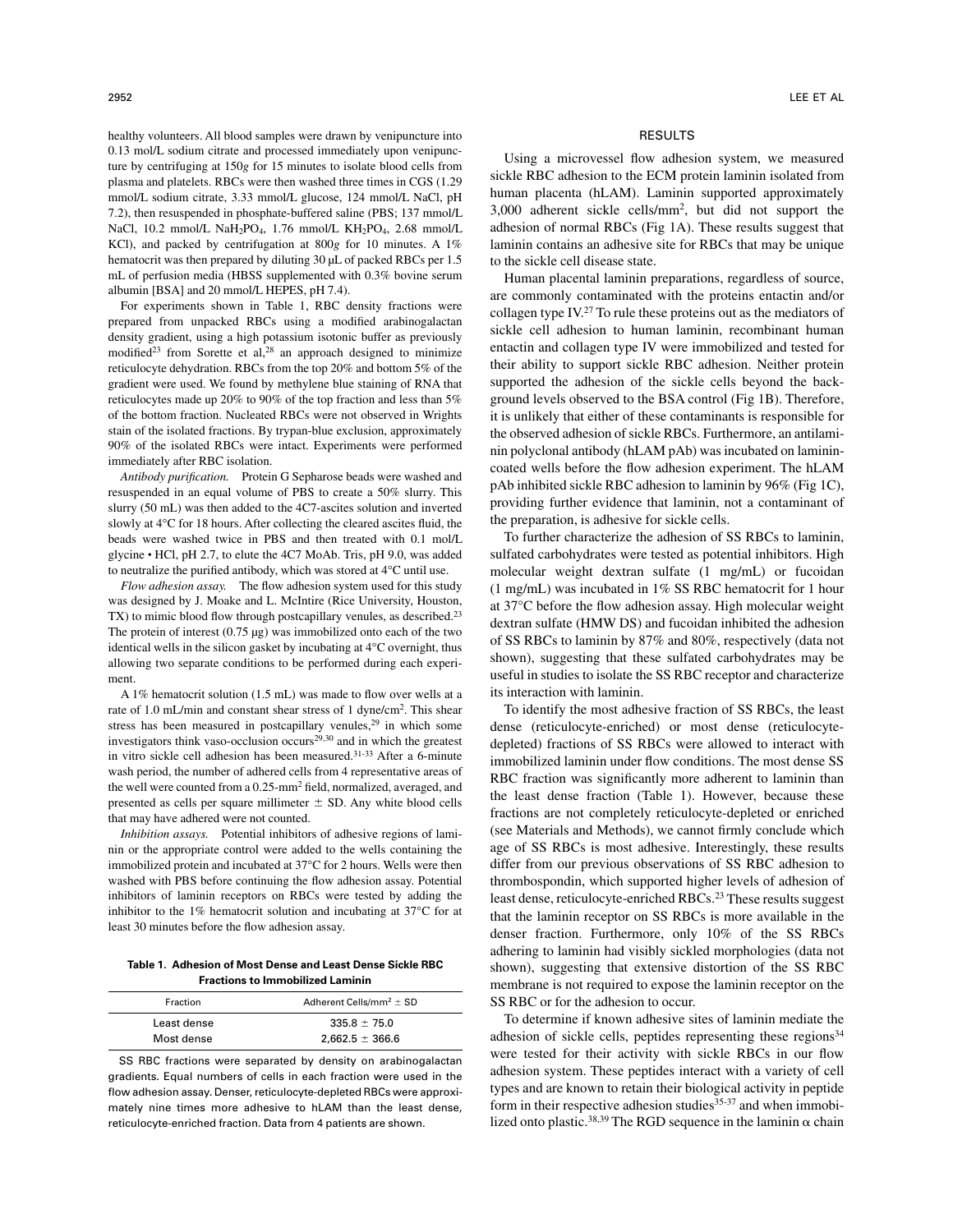**Fig 1. Sickle RBCs adhere to laminin. A 1% hematocrit of sickle (SS) RBCs or normal (AA) RBCs was** flowed across immobilized protein (0.75  $\mu$ g). Adher**ent cells from four representative regions were counted by microscopy, normalized to cells per** square millimeter, and shown as the mean  $\pm$  SD. (A) **Significant adhesion of sickle, but not normal, RBCs was observed to human laminin (hLAM). Only background levels of adhesion were observed with sickle RBCs to the negative control BSA. Data from 10 sickle cell patients are shown. (B) Sickle RBCs were flowed across immobilized recombinant human entactin (ENT) or collagen IV (Coll IV). SS RBCs did not adhere to either entactin or collagen IV. BSA and hLAM are shown as negative and positive controls, respectively. Data from 3 patients are shown. (C) Immobilized hLAM was pretreated with an antilaminin polyclonal antibody (pAb) before the introduction of the SS 1% hematocrit. The antilaminin pAb significantly inhibited the adhesion of sickle RBCs to hLAM. Adhesion to laminin in the absence of an antibody (hLAM) and in the presence of a nonspecific, isotype-matched IgG antibody are shown as negative controls. Data shown represent experiments from 4 patients.**

promotes cellular attachment via integrins, IKVAV of the  $\alpha$ chain promotes neurite outgrowth, and YIGSR of the  $\beta$  chain inhibits tumor metastases.<sup>34</sup> In our flow adhesion system, neither the GRGDSP, IKVAV, nor YIGSR peptides supported sickle cell adhesion beyond background levels (Fig 2A). These peptides (1 mmol/L) also did not inhibit the adhesion of sickle cells to laminin when incubated with sickle RBCs before the flow adhesion assay (data not shown). Results of this experiment suggest that none of these regions mediates the interaction between laminin and sickle RBCs. Moreover, laminin itself in solution did not inhibit sickle cell adhesion to immobilized laminin (data not shown), which suggests that adhesive sites of laminin differ in the immobilized and soluble forms.

Human placental laminin is likely a mixture of laminin heterotrimers, containing 1 each of the 5 known  $\alpha$  chains, 3  $\beta$ 



chains, and 2  $\gamma$  chains. Laminin-2, or merosin, has the  $\alpha$ 2,  $\beta$ 1,  $\gamma$ 1 configuration. When tested for its ability to support sickle cell adhesion, only background levels of sickle RBCs adhered to the immobilized protein (Fig 2B). In inhibition assays, laminin-2 also did not inhibit the adhesion of sickle RBCs to immobilized human placental laminin (data not shown). The lack of interaction between sickle cells and laminin-2 suggests that the  $\alpha$ 2,  $\beta$ 1, and  $\gamma$ 1 chains are not involved in the adhesion of sickle RBCs. Similarly, sickle cells did not adhere to murine EHS laminin (Fig 2B). Although this may be due to disparate regions between the mouse and human versions of the proteins, this is less likely, because murine versions of the laminin molecules are highly homologous<sup>40</sup> and often behave similarly.41,42 Murine EHS laminin has been characterized as containing the  $\alpha$ 1,  $\beta$ 1, and  $\gamma$ 1 chains,<sup>42</sup> further decreasing the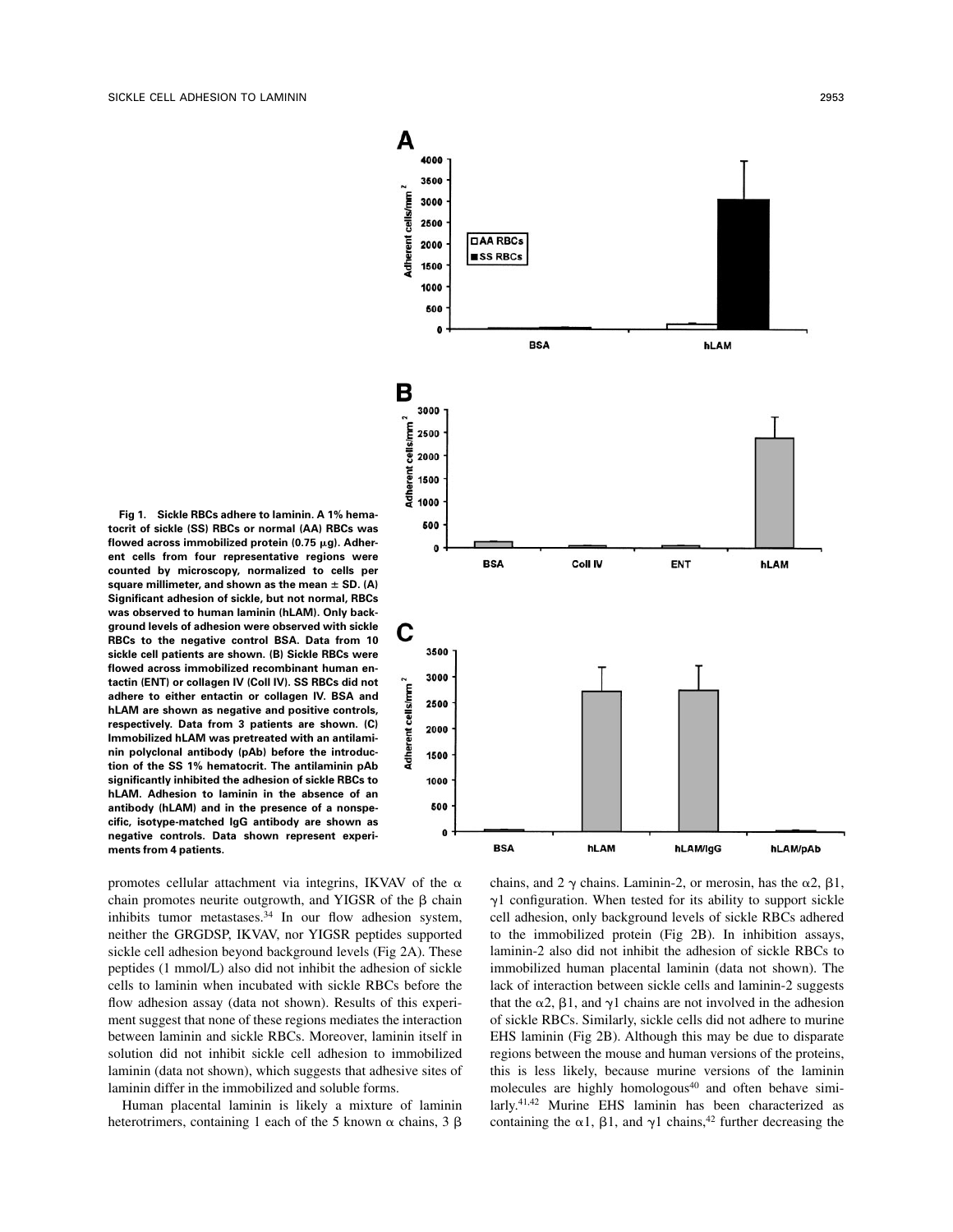

**Fig 2. Sickle RBCs do not adhere to known adhesive regions of laminin, murine EHS laminin, or human laminin-2. (A) Peptides representing known adhesive regions of laminin (GRGDSP, IKVAV, and YIGSR) were immobilized (1 mmol/L) and tested for their ability to support sickle RBC adhesion. These peptides did not support sickle RBC adhesion beyond nonspecific background levels. Adhesion to BSA and hLAM are shown as negative and positive** controls, respectively. N = number of patients tested **for each peptide. (B) SS RBCs were flowed across immobilized laminin-2 or mouse EHS laminin. Only background levels of sickle cells adhered to laminin-2 (hLAM-2) or mouse laminin (mLAM) compared with human placental laminin (hLAM). Both positive and negative controls are presented. Data shown repre**sent the mean  $\pm$  SD from six experiments involving 3 **patients.**

likelihood that the  $\beta$ 1 or  $\gamma$ 1 chains are adhesive and potentially eliminating the  $\alpha$ 1 chain as well. It should also be noted that, relative to results presented below, murine EHS laminin preparations lack the  $\alpha$ 5 chain.<sup>26</sup>

Because the greatest diversity of laminin is between its various  $\alpha$  chains, the anti- $\alpha$  chain MoAb 4C7, which binds to the laminin  $\alpha$ 5 chain<sup>43-45</sup> within or near the G-domain,<sup>41</sup> was tested for its ability to inhibit sickle cell adhesion to laminin. Significantly less sickle cells adhered to human laminin in the presence of the antibody (79.6% inhibition), but not in the presence of an isotype-matched  $IgG_2$  control antibody (Fig 3). When the commercial antibody preparation was cleared of ascites, sickle RBC adhesion to laminin was still inhibited by approximately 60%, whereas the ascites fluid alone did not inhibit the adhesion (Fig 3). Finally, the 4C7 MoAb, relative to a control MoAb, reacted strongly with immobilized laminin in an enzyme-linked immunosorbent assay (data not shown), demonstrating that the 4C7 epitope is present in the human placental laminin preparation used in these studies. These results suggest that the laminin  $\alpha$ 5 chain contains an adhesive site for sickle RBCs at or near the G-domain and are consistent with a lack of sickle cell adhesion to the laminin-2 and murine EHS laminin preparations.

#### **DISCUSSION**

This study provides evidence that the laminin  $\alpha$ 5 chain contains an adhesive region for sickle RBCs. The  $\alpha$ 1,  $\alpha$ 2,  $\beta$ 1, or  $\gamma$ 1 chains of laminin are unlikely to account for the interaction with SS RBCs, because laminin-2 and EHS laminin did not support sickle cell adhesion. Furthermore, regions of laminin known to be adhesive to other cell types are not responsible for sickle cell adhesion, because peptides representing these re-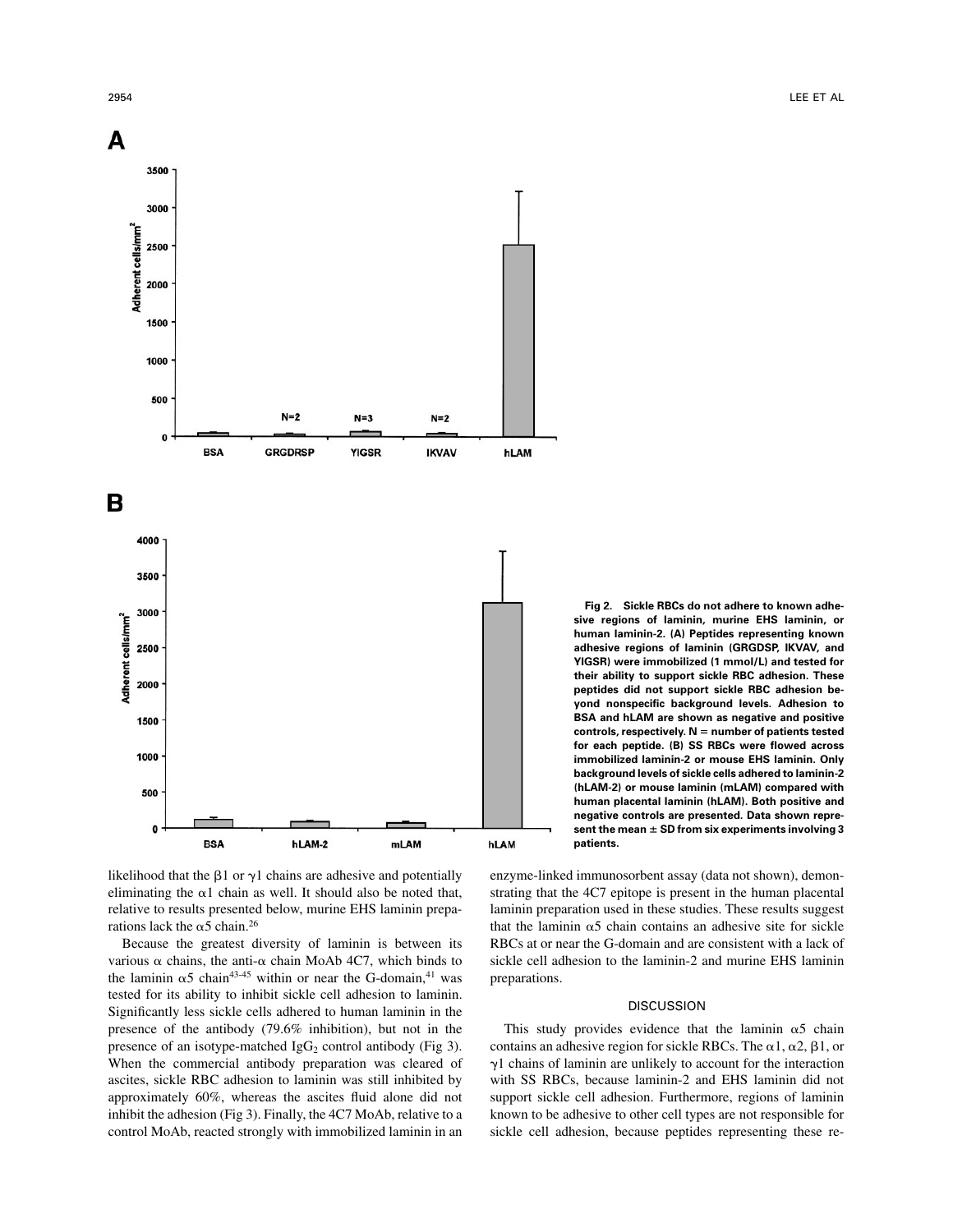

**Fig 3. Sickle cell adhesion to laminin is inhibited by the 4C7 MoAb. Immobilized laminin was treated with the 4C7 antilaminin MoAb (4C7 MoAb) in ascites before the 1% hematocrit flow adhesion. Concen**trations of the 4C7 IgG<sub>2</sub> in ascites ranged from 15.0 to **37.5** m**g/well. Adhesion of sickle RBCs to laminin was greatly reduced by the 4C7 MoAb, but not by an isotype-matched IgG<sub>2</sub> control antibody at amounts up to 37.5** m**g/well or by ascites fluid isolated from the commercial 4C7 preparation. Adhesion to human laminin in the absence of antibody is presented as a negative control. Data shown represent 10 experiments involving 4 patients.**

gions were not active in our assay. Finally, the 4C7 MoAb, which recognizes the laminin  $\alpha$ 5 chain<sup>43-45</sup> at or near the G-domain,41 significantly inhibited sickle cell adhesion to laminin. These results suggest that the laminin  $\alpha$ 5 chain contains an adhesive site within or near its G-domain to which sickle RBCs bind under flow conditions. This conclusion is consistent with a lack of adhesion to laminin preparations lacking the  $\alpha$ 5 chain, ie, laminin-2 and EHS laminin. The observed adhesion of sickle cells to laminin may be a contributing factor in vascular occlusion and the onset of the sickle cell crisis event.

Distinct topological features of the sickle RBC membrane and increased concentrations of certain plasma components combine to make sickle cells abnormally adherent to the endothelium.46 Sickle RBCs may also adhere to the subendothelium when subendothelial proteins are abnormally exposed. Endothelial damage $^{22}$  and increased levels of circulating endothelial cells<sup>19-21</sup> have both been documented in sickle cell disease. The ECM proteins thrombospondin and laminin are both adhesive for sickle RBCs,<sup>23,24</sup> but laminin supports higher levels of sickle RBC adhesion than any other reported adhesogenic molecule. Our assay involves the examination of sickle cell adhesion to immobilized laminin, which is most likely to mimic the conformation of laminin in its biologically relevant form, ie, immobilized in the ECM. With the strong correlation between levels of sickle cell adhesion to the endothelium and clinical vaso-occlusive severity, $47$  the interaction between sickle cells and laminin may be an important determinant of crisis onset and severity.

Laminin-mediated adhesion of sickle RBCs appears to be the result of a receptor distinct from that which mediates SS RBC binding to thrombospondin, because the less dense, reticulocyteenriched RBC population is associated with a higher level of adhesion to thrombospondin.23 In contrast, the denser, reticulocyte-depleted fraction of SS RBCs is more adhesive to laminin. This SS RBC population contains less deformable RBCs that are more likely to cause erythrostasis, possibly suggesting a greater likelihood of decreased flow rates and increased opportunity to interact with the subendothelium. Our experimental protocol precludes specific identification of the age of cells that actually adhere, preventing a firm conclusion of whether older cells are actually more adherent. However, these results do suggest that the laminin receptor is more readily available in the denser population of SS RBCs. An acidic glycolipid has been proposed as the SS RBC receptor for both thrombospondin and laminin.24 If so, our results suggest that density-related conformational differences in the SS RBC membrane make the lipid more or less adhesive for a given matrix protein. Alternatively, the denser SS RBC may feature a separate and distinct receptor for laminin. The protein B-CAM/LU of the lutheran blood group antigens is also a likely receptor candidate for the adhesion of SS RBCs to laminin, because it is uniquely adhesive to laminin in the sickle cell disease state.48 Whichever receptor is involved, our results with sulfated carbohydrates suggest that its ability to bind to laminin should be inhibited by HMW DS or fucoidan.

Having been studied widely for its interactions with various cell types, specific laminin regions have been identified as adhesive. Peptides representing known laminin adhesive regions were tested for their interaction with sickle RBCs. Although these peptides are reported to support and/or inhibit the adhesion of other cell types,<sup>35-37</sup> we found that none had activity for sickle cells in our flow adhesion system. These results suggest that sickle RBC adhesion to laminin is mediated by a mechanism not previously described in other laminin adhesion studies. The adhesion also appears to be specific to the sickle cell disease state, because normal RBCs showed little affinity for immobilized laminin and did not adhere beyond background levels (Fig 1A). Similarly, RBCs with high reticulo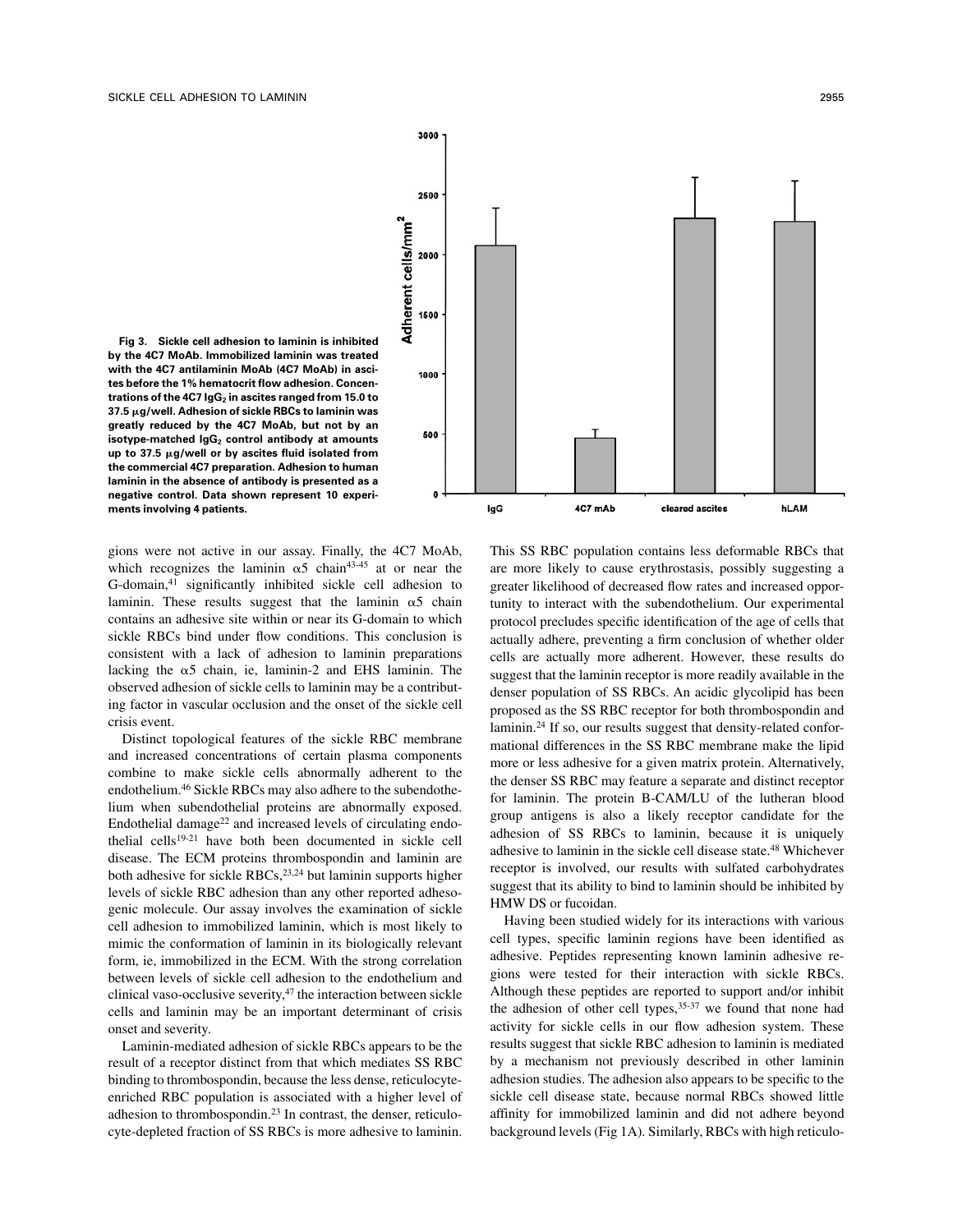cyte counts do not adhere to laminin in the absence of the Hb S hemoglobinopathy.24

When the MoAb 4C7 was allowed to interact with the immobilized laminin before the introduction of sickle RBCs in the flow adhesion assay, 4C7 significantly inhibited sickle cell adhesion to laminin. Although the antibody's epitope has not been precisely mapped, it has been shown to be present in a basal membrane component that is expressed in capillaries.<sup>49</sup> Electron micrograph and immunohistochemical studies indicate that 4C7 likely recognizes the G-domain of the laminin  $\alpha$ 5 chain.41,43-45 The inhibition of sickle cell adhesion to laminin by  $4C7$  therefore suggests that the laminin  $\alpha$ 5 chain, within or near the G-domain, is the adhesive region of laminin for sickle cells. Because  $\alpha$ 5 forms both laminin-10 and laminin-11,<sup>25</sup> it is likely that these two molecules are the laminin isoforms that are adhesive for sickle RBCs.

The laminin  $\alpha$ 5 chain is believed to have the widest expression of the  $\alpha$  chains, with its transcripts being found in nearly all tissues,25 making it largely available for sickle cell interaction wherever the endothelium is damaged. The laminin  $\alpha$ 5 chain is also found in areas of regeneration<sup>43</sup> and is likely to be abundant around sites of endothelial damage where higher concentrations of plasma proteins like fibronectin also exist and increase the adhesiveness of sickle cells.<sup>46</sup> Furthermore, topological orientation of the laminin molecule in the basal lamina indicates that the G-domain is adjacent to the endothelium, $50$ making it potentially available for RBCs upon exposure of the ECM.

In our study, sickle cells did not adhere to laminin-2. This laminin isoform ( $\alpha$ 2,  $\beta$ 1,  $\gamma$ 1) has characteristically conserved  $\alpha$ chain regions, with homology to the other  $\alpha$  chains exceeding 80% in some domains. However, the  $\alpha$ 2 G-domain is only 20% homologous to the  $\alpha$ 5 G-domain,<sup>51</sup> suggesting likely differences in properties and functions. The inability of laminin-2 to support sickle RBC adhesion provides additional evidence that the highly conserved, known adhesive regions of laminin are not active in sickle cell adhesion and suggest the role of a laminin domain that is not highly conserved among the isoforms. Of the known  $\alpha$  chains, all have similarly low levels of homology among the G-domains. Therefore, adhesive interactions of the G-domains are likely to be chain-specific. This may explain why sickle cells did not adhere to the highly homologous murine laminin, which also does not contain the  $\alpha$ 5 chain.25

It is interesting to note that, although the G-domain has been described as responsible for most of the cell binding activity of laminin,<sup>52</sup> few specific regions or sequences from this domain have been characterized for adhesion. This may be due to the high level of variability between  $\alpha$  chain G-domains<sup>51</sup> and the fact that the  $\alpha$ 3,<sup>53</sup>  $\alpha$ 4,<sup>54</sup> and  $\alpha$ 5<sup>55</sup> chains were only recently identified. Adding to the complexity is the possible existence of novel isoforms of individual  $\alpha$  chains, as is the case with the  $\alpha$ 3 chain.25 Moreover, the widely used 4C7 antibody was until recently thought to interact with the  $\alpha$ 1 G-domain, <sup>43-45</sup> therefore causing often conflicting data about  $\alpha$  chain expression.

Presumably, each  $\alpha$  chain has specific as well as overlapping functions. Unique phenotypes have linked  $\alpha$ 2 to a muscular dystrophy subset<sup>56</sup> and  $\alpha$ 3 to epidermolysis bullosa.<sup>57</sup> This study suggests that  $\alpha$ 5 may play a role in sickle cell disease. The recent identification of laminin  $\alpha$ 5 in an endothelial cell line<sup>58</sup> used widely in previous studies of sickle cell adhesion to the endothelium<sup>9,59</sup> suggests that laminin could be involved in endothelial as well as subendothelial adhesion of sickle cells. Higher levels of  $\alpha$ 5 expression in the lungs and kidneys<sup>58</sup> may correspond to the clinical features of acute chest syndrome and kidney complications that are common in sickle cell patients.<sup>2</sup> Increased levels of  $\alpha$ 5 expression at the onset of sexual maturity58 could possibly explain why some patients do not experience painful crises until adolescence or early adulthood.<sup>60</sup> Given the amount of adhesion in vitro in the absence of the many adhesogenic factors present in patients, sickle RBC adhesion to laminin may prove to be an important factor in the initiation of vaso-occlusion and the onset of crises. A therapeutic agent designed to inhibit sickle cell adhesion to laminin may aid in preventing vaso-occlusion, thus preserving health and improving the quality of life of sickle cell patients.

### ACKNOWLEDGMENT

Many thanks to David Shock for his technical assistance and to Susan Jones, Wendy O'Kelly, B.J. Lee, Anne Criss, and the UNC Comprehensive Sickle Cell Center for their help recruiting patients and obtaining samples for this study.

#### REFERENCES

1. Embury SH, Hebbel RP, Steinberg MH, Mohandas N: Pathogenesis of vaso-occlusion, in Embury SH, Hebbel RP, Mohandas N, Steinberg MH (eds): Sickle Cell Disease: Basic Principles and Clinical Practice. New York, NY, Raven, 1994, p 311

2. Beutler E: Erythrocyte disorders: Anemias related to abnormal globin, in Williams WJ, Beutler E, Erslev AJ, Lichtman MA (eds): Hematology (ed 4). New York, NY, McGraw-Hill, 1990, p 613

3. Thomas AN, Pattison C, Serjeant GR: Causes of death in sickle cell disease in Jamaica. Br Med J 285:633, 1982

4. Merkel KH, Ginsberg PL, Parker JC, Donovan MJ: Cerebrovascular disease in sickle cell anemia: A clinical pathological and radiological correlate. Stroke 9:45, 1978

5. Russel MO, Goldberg HI, Hodson A, Kim HC, Halus J, Reivich M: Effect of transfusion therapy on arteriographic abnormalities and on recurrence of stroke in sickle cell disease. Blood 63:162, 1984

6. Ham TH, Castle WB: Relation of increased hypotonic fragility and of erythrostasis to the mechanism of hemolysis in certain anemias. Trans Assoc Am Phys 55:127, 1940

7. Eaton WA, Hofrichter J: Sickle cell hemoglobin polymerization. Adv Protein Chem 40:63, 1990

8. Mozzarelli A, Hofrichter J, Eaton WA: Delay time of hemoglobin S polymerization prevents most cells from sickling in vitro. Science 237:500, 1987

9. Hoover R, Rubin R, Wise G, Warren R: Adhesion of normal and sickle erythrocytes to endothelial monolayer cultures. Blood 54:872, 1979

10. Hebbel RP, Yamada O, Moldow CF, Jacob HS, White JG, Eaton JW: Abnormal adherence of sickle erythrocytes to cultured vascular endothelium. Possible mechanism of microvascular occlusion in sickle cell disease. J Clin Invest 65:154, 1980

11. Kaul DK, Fabry ME, Windisch P, Baez S, Nagel RL: Erythrocytes in sickle cell anemia are heterogeneous in their rheological and hemodynamic characteristics. J Clin Invest 72:22, 1983

12. Kaul DK, Fabry ME, Nagel RL: Microvascular sites and characteristics of sickle cell adhesion to vascular endothelium in shear flow conditions: Pathophysiological implications. Proc Natl Acad Sci USA 86:3356, 1989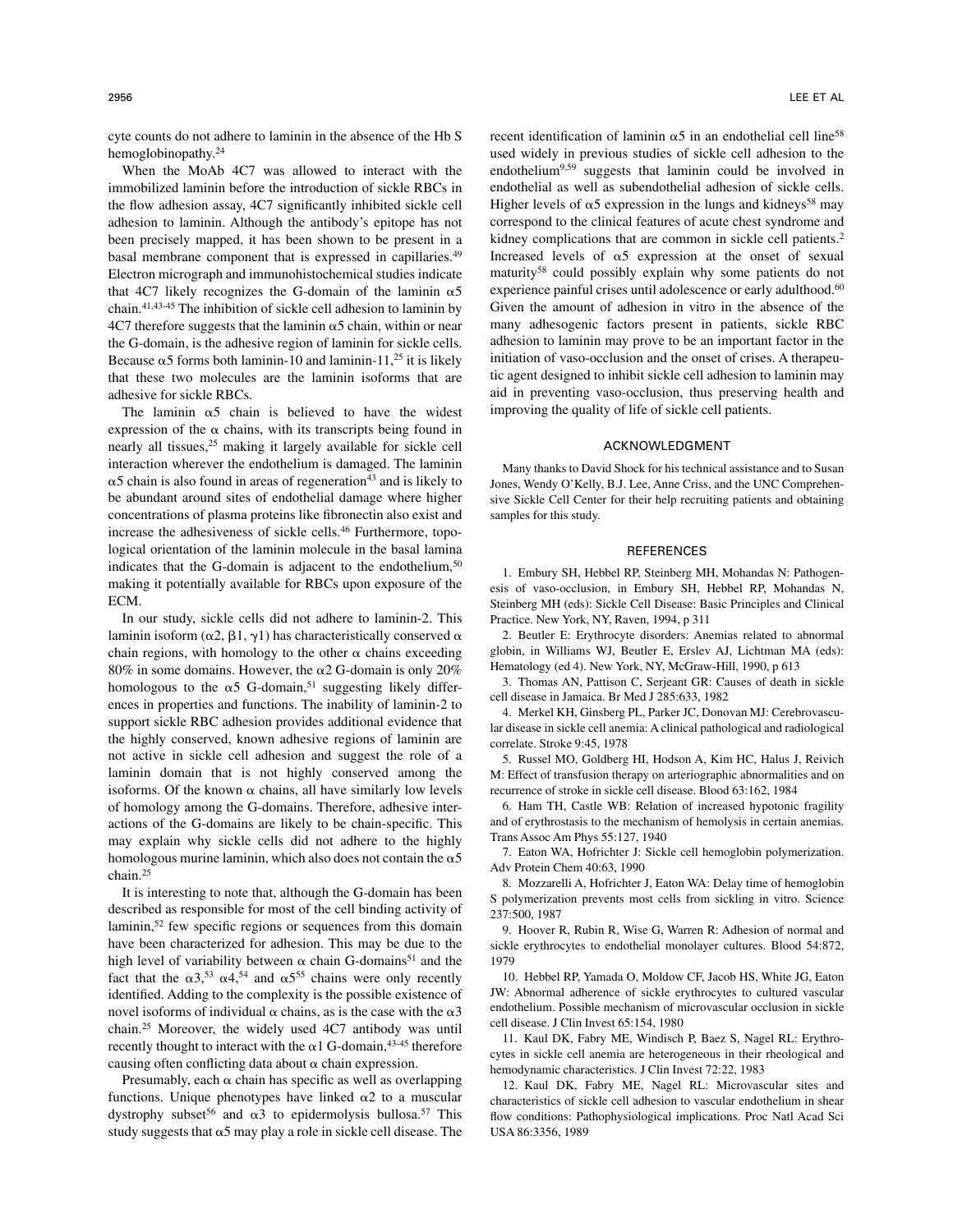13. Francis RB, Haywood LJ: Elevated immunoreactive tumor necrosis factor and interleukin-1 in sickle cell disease. J Natl Med Assoc 84:611, 1992

14. Malave I, Perdomo Y, Escalona E, Rodriguez E, Anchustegui M, Malave H, Arends T: Levels of tumor necrosis factor  $\alpha$ /cachectin (TNF $\alpha$ ) in sera from patients with sickle cell disease. Acta Haematol 90:172, 1993

15. Leichtman DA, Brewer GJ: Elevated plasma levels of fibrinopeptide A during sickle cell anemia pain crisis-evidence for intravascular coagulation. Am J Hematol 5:183, 1978

16. Green D, Scott JP: Is sickle cell crisis a thrombotic event? Am J Hematol 23:317, 1986

17. Francis RB: Elevated fibrin D-dimer fragment in sickle cell anemia: Evidence for activation of coagulation during the steady state as well as in painful crisis. Haemostasis 19:105, 1989

18. Ofosu FA, Kuranstin-Mills J, Safa T, Siegel R, Lessin LS: Coagulation and fibrinolysis are enhanced in sickle cell disease. FASEB J 5:A523, 1991

19. Sowemimo-Coker SO, Meiselman HJ, Francis RB Jr: Increased circulating endothelial cells in sickle cell crisis. Am J Hematol 31:263, 1989

20. Blei F, Fancher T, Guarini L: Elevated levels of circulating molecules of potential endothelial origin in sickle cell disease. Blood 84:409a, 1994 (abstr, suppl 1)

21. Solovey A, Lin Y, Browne P, Choong S, Wayner E, Hebbel RP: Circulating activated endothelial cells in sickle cell anemia. N Engl J Med 337:1584, 1997

22. Klug PP, Kay N, Jensen WN: Endothelial cell and vascular damage in the sickle cell disorder. Blood Cells 8:175, 1982

23. Joneckis CC, Shock DD, Cunningham ML, Orringer EP, Parise LV: Glycoprotein IV-independent adhesion of sickle red blood cells to immobilized thrombospondin under flow conditions. Blood 87:4862, 1996

24. Hillery CA, Du MC, Montgomery RR, Scott JP: Increased adhesion of erythrocytes to components of the extracellular matrix: Isolation and characterization of a red blood cell lipid that binds thrombospondin and laminin. Blood 87:4879, 1996

25. Miner JH, Patton BL, Lentz SI, Gilbert DJ, Snider WD, Jenkins NA, Copeland NG, Sanes JR: The laminin  $\alpha$  chains: Expression, developmental transitions, and chromosomal locations of  $\alpha$ 1-5, identification of heterotrimeric laminins 8-11, and cloning of a novel  $\alpha$ 3 isoform. J Cell Biol 137:685, 1997

26. Engel J: Laminins and other strange proteins. Biochemistry 31:10643, 1992

27. Timpl R: Structure and biological activity of basement membrane proteins. Eur J Biochem 18:487, 1989

28. Sorette MP, Shiffer K, Clark MR: Improved isolation of normal human reticulocytes via exploitation of chloride-dependent potassium transport. Blood 80:249, 1992

29. Hebbel RP, Mohandas N: Sickle cell adherence, in Embury SH, Hebbel RP, Mohandas N, Steinberg MH (eds): Sickle Cell Disease: Basic Principles and Clinical Practice. New York, NY, Raven, 1994, p 217

30. Bookchin RM, Lew VL: Pathophysiology of sickle cell anemia. Hematol Oncol Clin North Am 10:1242, 1996

31. Parise LV, Phillips DR: Fibronectin-binding properties of the purified platelet glycoprotein Ib-IIIa complex. J Biol Chem 261:14011, 1986

32. Barbarino GA, McIntire LV, Eskin SG, Sears DA, Udden M: Endothelial cell interactions with sickle cell, sickle trait, mechanically injured, and normal erythrocytes under controlled flow. Blood 70:152, 1987

33. Hemler ME, Elices MJ, Parker C, Takada Y: Structure of the integrin VLA-4 and its cell-cell and cell-matrix adhesion functions. Immunol Rev 114:45, 1990

34. Yamada Y, Kleinman HK: Functional domains of cell adhesion molecules. Curr Opin Cell Biol 4:819, 1992

35. Aumailley M, Nurcombe V, Edgar D, Paulsson M, Timpl R: The cellular interactions of laminin fragments cell adhesion correlates with two fragment-specific high affinity binding sites. J Biol Chem 262: 11532, 1987

36. Goodman SL, Deutzmann R, Von Der Mark K: Two distinct cell-binding domains in laminin can independently promote neuronal cell adhesion and spreading. J Cell Biol 105:589, 1987

37. Timpl R, Johansson S, Van Delden V, Oberbaumer I, Hook M: Characterization of protease resistant fragments of laminin mediating attachment and spreading of rat hepatocytes. J Biol Chem 258:8922, 1983

38. Grant DS, Tashiro K-I, Segui-Real B, Yamada Y, Martin GR, Kleinman HK: Two different laminin domains mediate the differentiation of human endothelial cells into capillary-like structures in vitro. Cell 58:933, 1989

39. Tashiro K-I, Sephel GC, Weeks B, Sasaki M, Martin GR, Kleinman HK, Yamada Y: A synthetic peptide containing the IKVAV sequence from the A chain of laminin mediates cell attachment, migration, and neurite outgrowth. J Biol Chem 264:16174, 1989

40. Engvall E, Earwicker D, Haaparanta T, Ruoslahti E, Sanes JR: Distribution and isolation of four laminin variants: Tissue restricted distribution of heterotrimers assembled from five different subunits. Cell Regul 1:731, 1990

41. Engvall E, Davis GE, Dickerson K, Ruoslahti E, Varon S, Manthorpe M: Mapping of domains in human laminin using monoclonal antibodies: Localization of the neurite-promoting site. J Cell Biol 103:2457, 1986

42. Beck K, Hunter I, Engel J: Structure and function of laminin: Anatomy of a multidomain glycoprotein. FASEB J 4:148, 1990

43. Tiger C-F, Champliaud M-F, Pedrosa-Domellof F, Thornell L-E, Ekblom P, Gullberg D: Presence of laminin  $\alpha$ 5 chain and lack of laminin  $\alpha$ 1 chain during human muscle development and in muscular dystrophies. J Biol Chem 272:28590, 1997

44. Kikkawa Y, Sanzen N, Sekiguchi K: Isolation and characterization of laminin-10/11 secreted by human lung carcinoma cells. J Biol Chem 273:15854, 1998

45. Church HJ, Aplin JD: BeWo choriocarcinoma cells produce laminin 10. Biochem J 332:491, 1998

46. Mohandas N, Evans E: Adherence of sickle erythrocytes to vascular endothelial cells: Requirement for both cell membrane changes and plasma factors. Blood 64:282, 1984

47. Hebbel RP, Boogaerts MAC, Eaton JW, Steinberg MH: Erythrocyte adherence to endothelium in sickle cell anemia: A possible determinant of disease severity. N Engl J Med 302:992, 1980

48. Udani M, Zen Q, Cottman M, Leonard N, Jefferson S, Daymont C, Truskey G, Telen MJ: Basal cell adhesion molecule/Lutheran protein: The receptor critical for sickle cell adhesion to laminin. J Clin Invest 101:2550, 1998

49. Jaspars LH, van der Linden HC, Scheffer GL, Scheper RJ, Meijer CJ: Monoclonal antibody 4C7 recognizes an endothelial basement membrane component that is selectively expressed in capillaries of lymphoid follicles. J Pathol 170:121, 1993

50. Schittny JC, Timpl R, Engel J: High resolution immunoelectron microscopic localization of functional domains of laminin, nidogen, and heparan sulfate proteoglycan in epithelial basement membrane of mouse cornea reveals different topological orientations. J Cell Biol 107:1599, 1988

51. Durkin ME, Loechel F, Mattei M-G, Gilpin BJ, Albrechtsen R, Wewer UM: Tissue-specific expression of the human laminin  $\alpha$ 5 chain, and mapping of the gene to human chromosome 20q13.2-13.3 and to distal mouse chromosome 2 near locus for the ragged (Ra) mutation. FEBS Lett 411:296, 1997